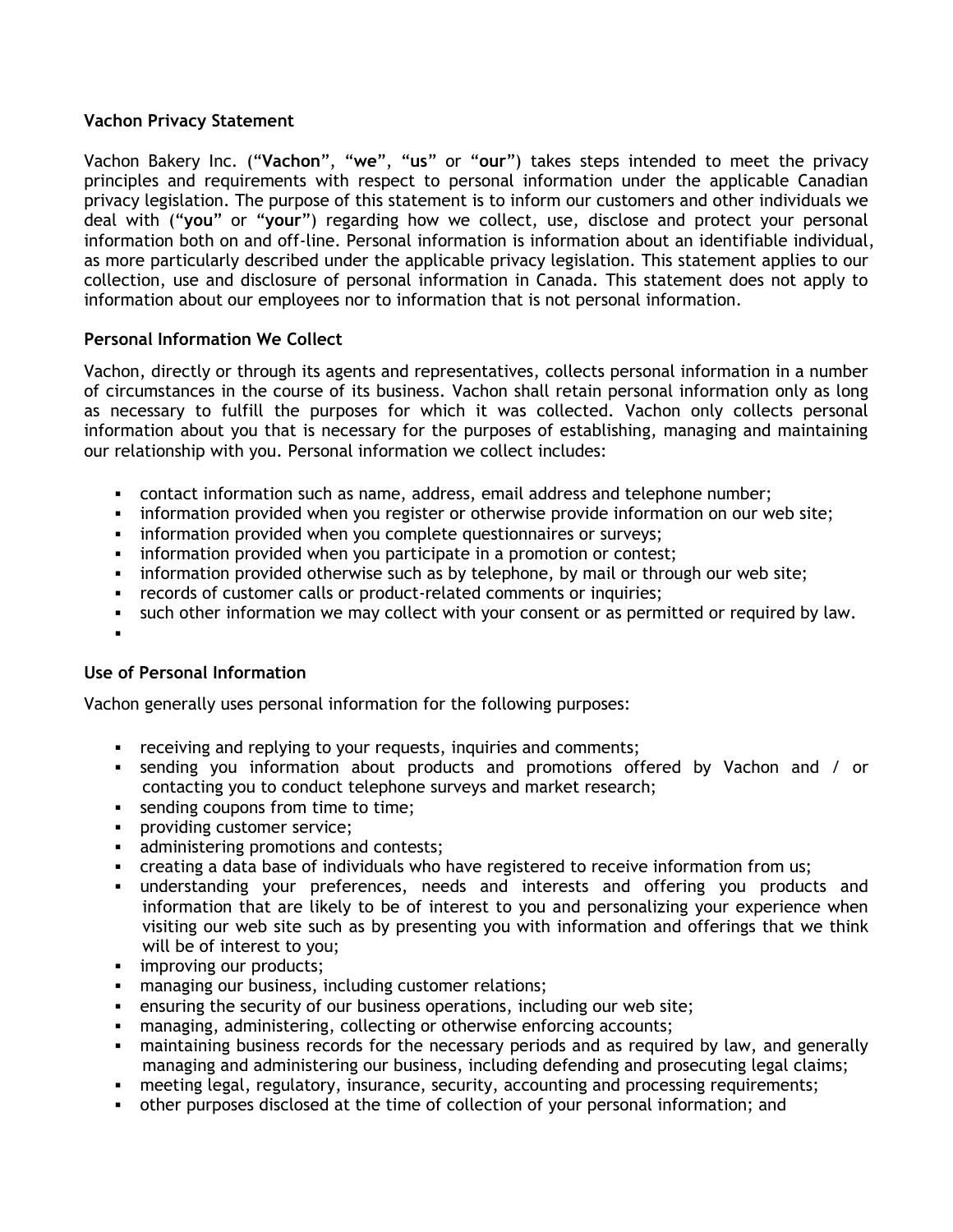otherwise with your consent or as permitted or required by law.

## **Disclosure of Your Personal Information**

Vachon recognizes that, except in the cases and under the conditions described hereinafter and as otherwise authorized or required by law, the communication of your personal information to a third party requires your consent.

According to the applicable legislation, for example, personal information about you may be communicated by Vachon, without your consent, to the following persons:

- to our legal counsel;
- to a person or body having the power to compel communication of the information if it is required in the exercise of his or its duties or functions including to comply with a subpoena, a warrant or rules of the Court pertaining to the production of documents;
- to a person or body responsible, by law, for the prevention, detection or repression of crime or statutory offences who require it in the performance of his or its duties and if the information is needed for the prosecution of an offence under applicable law;
- to a person to whom it is necessary to communicate the information under applicable law;
- to a person for collecting a debt owed to Vachon.

Service Providers. Vachon may transfer personal information to outside agents or service providers (including affiliates of Vachon acting in this capacity) that perform services on our behalf, for example data processing services such as mailing, call centre, billing, marketing, information technology or data hosting or similar services, or otherwise to collect, use, disclose, store or process personal information on our behalf for the purposes described in this Privacy Statement. Some of these service providers or affiliates may be located outside of Canada, including in the United States, and your personal information may be collected, used, disclosed, stored and processed in the United States or elsewhere outside of Canada for the purposes described in this Privacy Statement. Reasonable contractual or other measures we may take to protect your personal information while processed or handled by these service providers are subject to legal requirements in Canada, the United States and other foreign countries applicable to our affiliates, agents and service providers. For example we may be required to disclose personal information due to lawful requirements to disclose personal information to government authorities in those countries.

Legal, Regulatory, etc. Vachon may disclose your personal information as necessary to meet legal, regulatory, industry self-regulatory, insurance, audit, and security requirements, with your consent or as permitted or required by law (including as required by applicable Canadian and foreign laws applicable to Vachon or our agents and service providers, and including lawful requirements to disclose personal information to government authorities in those countries).

## **Our Website/The Internet**

.

Active Information Collection. Vachon's web site actively collects information from its visitors both by asking you specific questions and by permitting you to communicate directly with us via e-mail and/or feedback forms. Some of the information that you submit on the Web site may be personal information.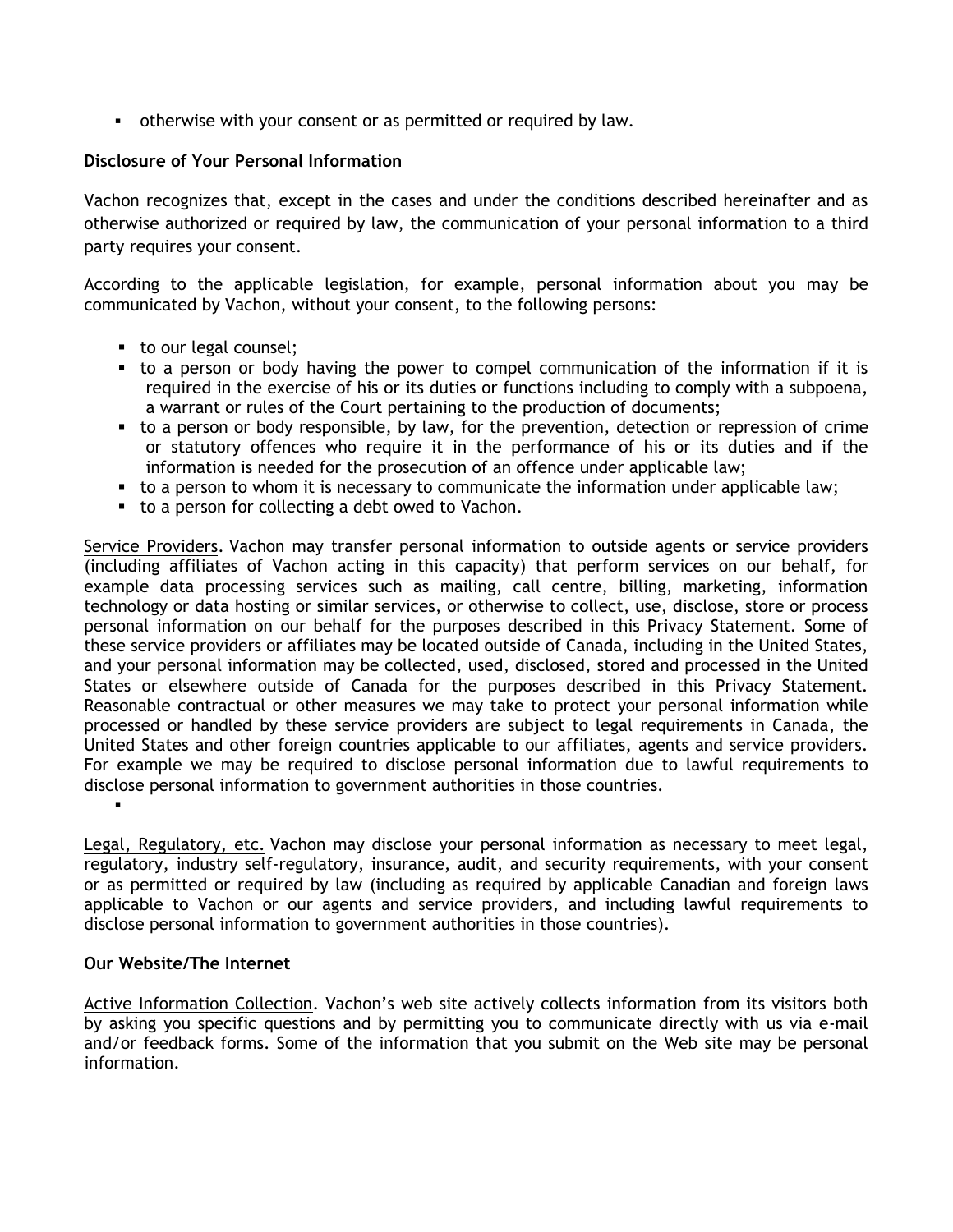Passive Information Collection. As you navigate through Vachon's web site, certain anonymous information can be passively collected (that is, gathered without you actively providing the information) using various technologies, such as cookies, Internet tags or web beacons, and navigational data collection (log files, server logs, clickstream). Your Internet browser automatically transmits to the Web site some of this anonymous information, such as the URL of the Web site you just came from, the Internet Protocol (IP) address, time of visit, date of visit, the pages visited within the site, and the browser version your computer is currently using. Vachon's web site may also collect anonymous information from your computer through cookies and Internet tags or web beacons. You may set your browser to notify you when a cookie is sent or to refuse cookies altogether, but certain features of the Web site might not work without cookies.

The Vachon Web site may use and combine such passively collected anonymous information to provide better service to site visitors, customize the site based on your preferences, compile and analyze statistics and trends, and otherwise administer and improve the site for your use. Such passively collected anonymous information is not combined with personal information collected elsewhere on the Web site, unless you have consented to have your personal information collected in conjunction with this passive information.

## **Your Consent**

Consent to the collection, communication or use of personal information must be manifest, free, and enlightened. It must be given for specific purposes. Such consent is valid only for the length of time needed to achieve the purposes for which it was requested. Consent can be express (for example, orally, electronically or on a form you may sign describing the intended uses and disclosures of personal information) or implied (for example, when you provide personal information necessary for a service you have requested or the purpose is obvious). You may be asked to provide your specific consent in some special and specific circumstances where notice has been provided to you about our intentions with respect to your personal information and you have not withdrawn your consent for an identified purpose, such as by using an "opt out" option provided, if any. Unless required by law, Vachon shall not use or disclose, for any new purpose, your personal information that has been collected without first identifying the new purpose and obtaining your consent. Consent may be given by your authorized representative (such as a legal guardian or a person having a power of attorney). **Generally, by providing us with personal information, you are deemed to consent to our collection, use and disclosure of such personal information for the purposes identified or described in this privacy statement, if applicable, or otherwise at the time of collection.**

You may withdraw your consent to our collection, use and disclosure of personal information at any time, subject to contractual and legal restrictions and reasonable notice. Note that if you withdraw your consent to certain uses of your personal information, we may no longer be able to provide certain of our products or services. Note also that where we have provided or are providing products or services to you, your consent will be valid for so long as necessary to fulfil the purposes described in this Privacy Statement or otherwise at the time of collection, and you may not be permitted to withdraw consent to certain necessary uses and disclosures (for example, but not limited to, maintaining reasonable business and transaction records, disclosures to Canadian and foreign government entities as required to comply with laws, and reporting on credit information after credit has been granted, if applicable).

Vachon collects, uses and discloses your personal information with your consent, except as permitted or required by law. We may be required or permitted under statute or regulation to collect, use or disclose personal information without your consent, for example to comply with a court order, to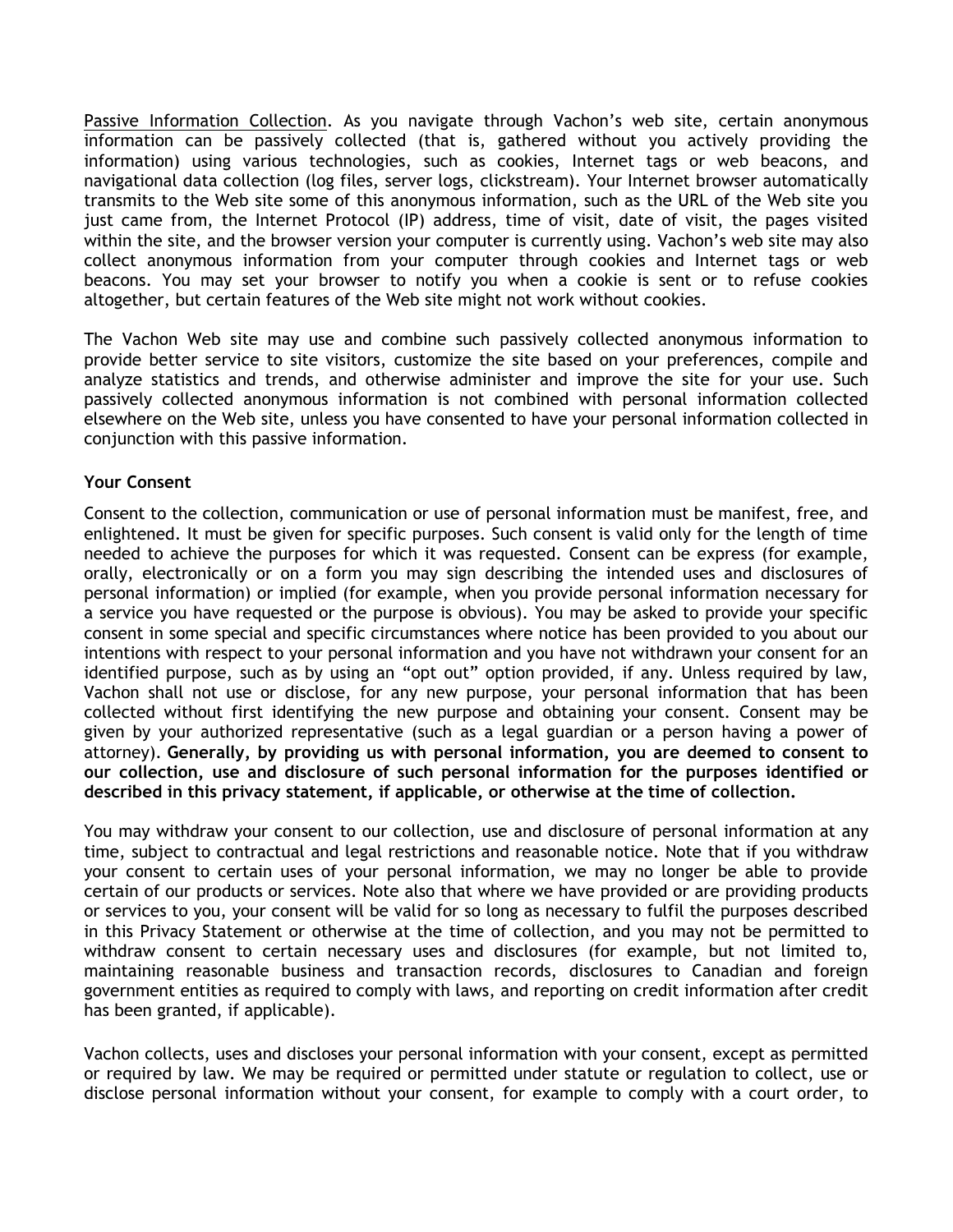comply with local or federal regulations or a legally permitted inquiry by a government agency, or to collect a debt owed to us.

## **Unsubscribing (Opting-out) of Email Campaigns**

If you have consented to receive promotional materials from Vachon, we may periodically use your email address to send you information related to Vachon products and services. If you would like to stop receiving promotional materials from Vachon or the affiliated brands you can opt-out of emailing lists by clicking the unsubscribe link at the bottom of a promotional email.

## **About Children and individuals who haven't reached the age of majority**

Generally, we do not intend to collect personal information from individuals under the age of 13 without parental consent. We may, from time to time, offer a contest where the child under the age of 13 can enter, in which case the personal information is only used for the purposes of administering the contest and determine a winner. Notwithstanding the above, children under the age of 13 who are legal residents of the Province of Quebec won't be allowed to participate to any publicity contest sponsored by Vachon. If a child under 13 has provided us with personal information, without parental consent, and is asked by a parent or a guardian of the child to request that this personal information be deleted from our records, we will make reasonable efforts to delete the child's personal information from our existing files. We encourage parents to talk to their children about their use of the Internet and the personal information they disclose to Web sites or otherwise.

We will also make reasonable efforts to delete all contact and other personal information obtained from an individual who haven't reached the age of majority in his/her province of residence if that individual or a parent or guardian notifies us that they wish to withdraw their consent for the collection of his or her personal information.

## **Security**

We take reasonable steps to protect your personal information using physical, electronic or procedural security measures appropriate to the sensitivity of the personal information in our custody or control, which may include safeguards to protect against loss or theft, as well as unauthorized access, disclosure, copying, use or modification. Authorized employees, agents and mandataries of Vachon who require access to your personal information in order to fulfill their job requirements will have access to your personal information.

## **Access, Correction and Contacting Us**

Vachon may establish and maintain a file of your personal information for the purposes described above. Vachon has appointed a Privacy Officer to oversee compliance with privacy legislation in Canada. If you wish to request access or correction of your personal information in our custody or control, you may write to P.O. Box 61027 Winnipeg, MB R3M 3X8, attention of Privacy Officer. Your right to access or correct your personal information is subject to applicable legal restrictions. We may take reasonable steps to verify your identity before granting access or making corrections. Inquiries, requests and complaints will be addressed within 30 days, proportional to the complexity of matter. If you wish to make inquiries or complaints or have other concerns about our personal information practices, click here to [contact](http://www.vachon.com/en/contact-us/) us.